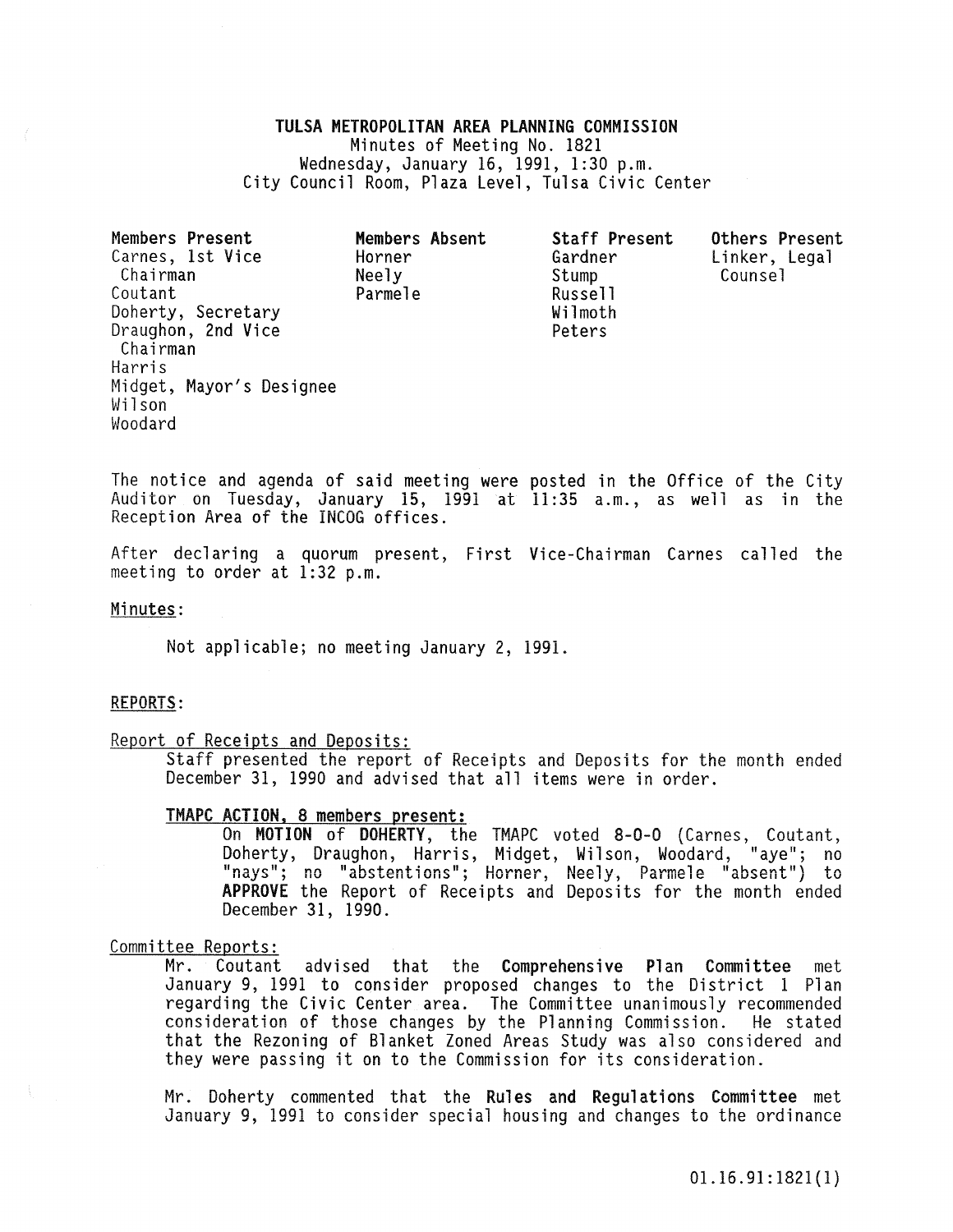required by the Federal Fair Housing Act. He advised that the committee would meet again January 23, 1991 to continue the work on special housing.

Director's Report:<br>Mr. Gardner advised that the City Council approved the Light Industry<br>zoning for the area at 55th and Mingo on January 15, 1991, per the Planning Commission's recommendation.

### Rezoning of BlanKet Zoned Areas Study:

Ms. Donna Peters, INCOG, discussed the history and purpose of the<br>Rezoning of Blanket Zoned Areas Study. She briefed the Planning Commission regarding the manner in which the study was conducted. She presented the four components critical in determining areas which may need rezoning to a single-family district. They were: 1) The area composed of 90 percent or greater single family residences; 2) conformity of use with the Comprehensive Plan; 3) conformity of use with Tulsa Development Authority Sector Plans; and 4) the area's existing physical components and infrastructure.

Ms. Peters suggested that staff had determined three areas which met the criteria, and which had the support of the Tulsa Development Authority Plan and the neighborhood. She mentioned that these identified neighborhoods may be an appropriate exception to TMAPC's policy on Planning Commission initiated rezoning.

The Planning Commission was requested to receive and file the study. Ms. Peters commented that staff anticipated meeting with the residents of the first of these identified areas "Westbank", to determine support for a rezoning effort.

# Comments & Discussion:<br>Mr. Draughon i

Draughon inquired whether input had been received from the<br>horhoods involved in the study. Ms. Peters commented that the neighborhoods involved in the study. neighborhoods had not been contacted as of yet, since the purpose of the study was basically to identify criteria for determining possible rezoning areas. Staff was waiting for direction from the Planning Commission before contacting the neighborhoods for their input.

Mr. Gardner commented that it was his understanding that the Planning Commission had wanted to receive and file the study and then let staff, at some point and time, present neighborhoods they felt would be an exception to the policy. He further commented that the staff had determined which areas they felt should be exceptions to the TMAPC The first of these was the urban renewal area "Westbank" located between 23rd and 25th Streets and between Southwest Boulevard and Maybelle. It was noted that staff had gathered more details and had met with the councilor for that district for input. Staff is now ready to go to the residents of the neighborhood. He commented that staff did not want to go to the neighborhood without direction from the Planning Commission.

Staff inquired what direction the Planning Commission wished for them to take. Mr. Doherty commented that it was his understanding that staff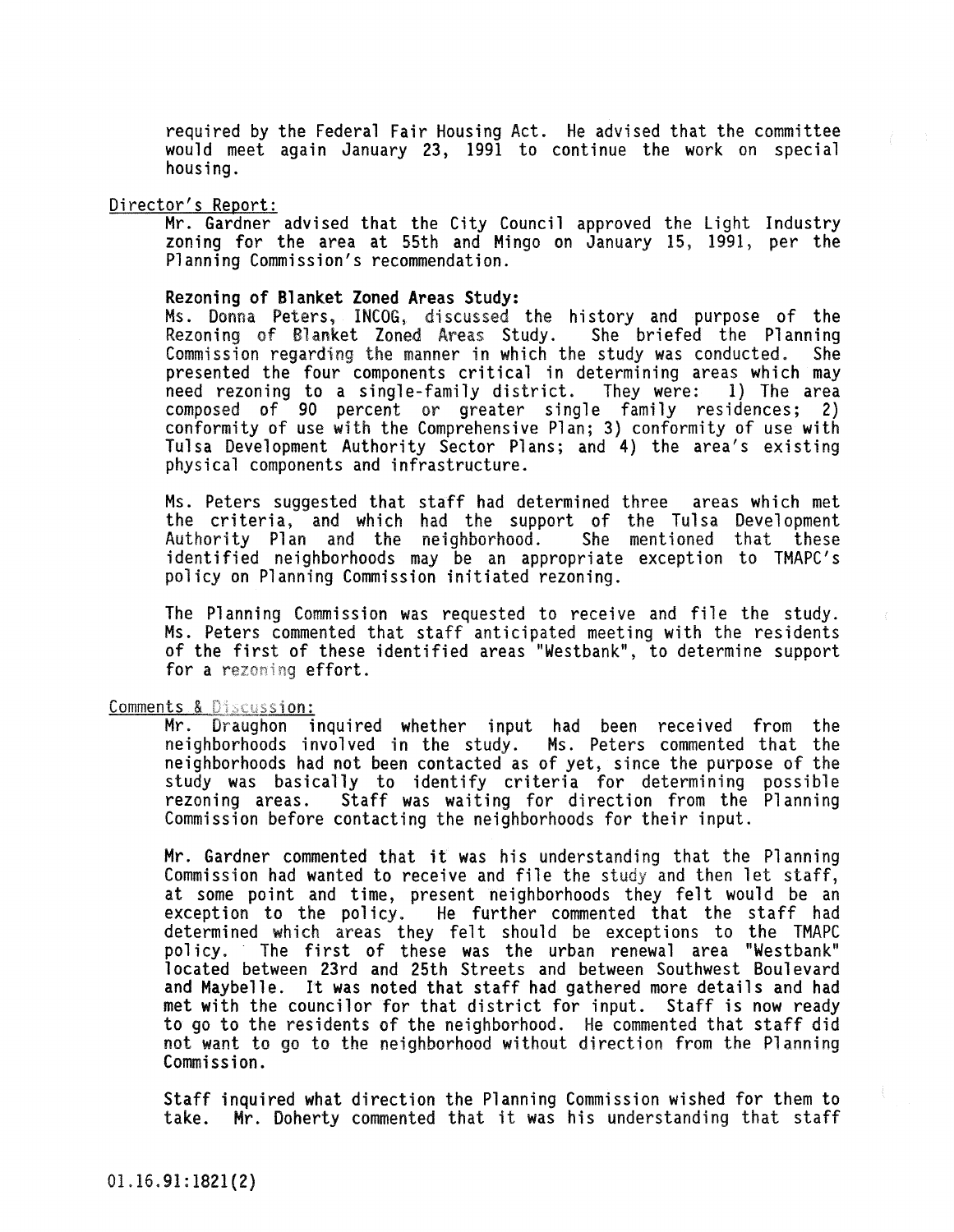should discover what type of interest there was among the residents of the Westbank neighborhood. Mr. Gardner commented that the next step would be to send out notices to the neighborhood, to meet with the chair and co-chair of the planning district and the councilor for that<br>district. After completing that process, the TMAPC would the be After completing that process, the TMAPC would the be requested to initiate a rezoning application.

### Request from Council regarding satellite dishes:

Mr. Stump advised the Commission that correspondence had been received from Don Cannon, City Council Administrator, informing the Planning Commission that the Council heard from Mr. Mike Reynolds concerning the City's regulation of satellite dishes which he feels is contrary to FCC national regulations and should be amended. The Council requested the<br>Planning Commission to investigate Mr. Reynolds concerns and to report back to the Council within thirty days. The First Vice-Chairman referred the item to the Rules and Regulations Committee. Mr. Doherty, chairman of the Rules and Regulations Committee, asked staff to request more time from the Council to review the item.

### Wexford Estates:

Mr. Stump reminded the Commission that when the PUD for Wexford Estates was approved, a condition was provided that imposed a restriction requiring any development to protect the trees on the western boundary. A prohibition for using utility easements along the west property line for any type of water, sewer or storm drainage lines was included in the restrictive covenants of the subdivision, but it did not prohibit the use for electric lines or gas lines. In developing these lines, the use for electric lines or gas lines. trenches were placed too close to the trees and have damaged these trees. Mr. Stump advised that the developer had been contacted but they had not yet determined what action they would take.Staff requested input from the Commission regarding what could be done. Mr. Doherty commented that nothing could be done at this point.

### ZONING PUBLIC HEARING

### Z-6305: Southeast corner of East Oklahoma Street North and North Utica Avenue.

### Relationship to the Comprehensive Plan:

The District 2 Plan, a part of the Comprehensive Plan for the Tulsa Metropol itan area, designates the subject property High Intensity -- Industrial.

According to the Zoning Matrix, the requested IH District may be found in accordance with the plan map.

### Staff Recommendation:

Site Analysis: The subject tract is approximately 5 acres in size and is located at the southeast corner of East Oklahoma Street North and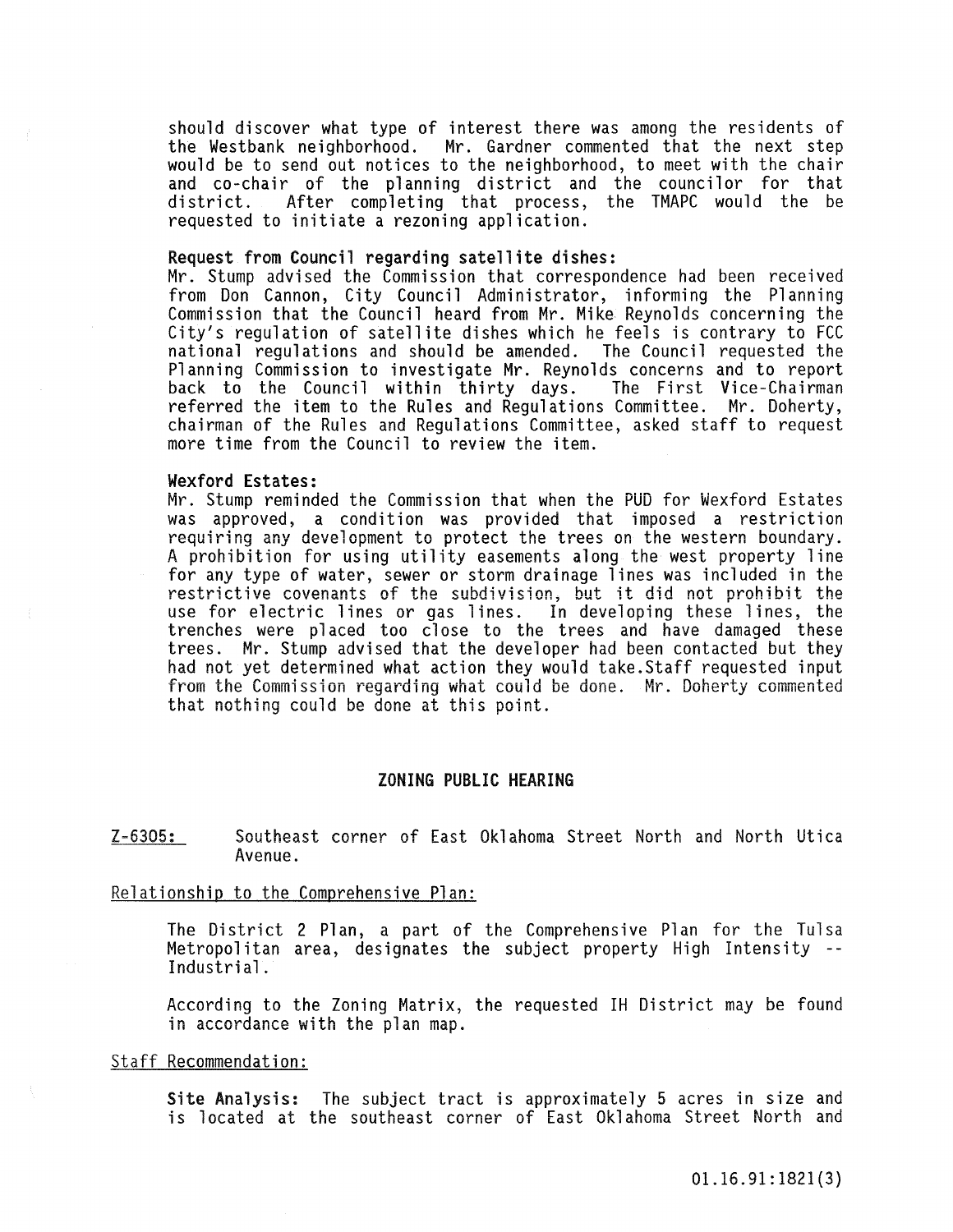North Utica Avenue. It is flat, contains both vacant property and a vacant building which has been destroyed by fire and is zoned IL.

Surrounding Area Analysis: The tract is abutted on the north by vacant property and single-family dwellings zoned CS and RM-2; on the east by single-family dwellings zoned RM-2; on the south by vacant property and industrial uses zoned IL and 1M; and on the west by industrial uses zoned IL.

Zoning and BOA Historical Summary: The City of Tulsa has approved IM zoning in the area, but only abutted and buffered from the single-family uses by IL zoning.

Conclusion: Because the Comprehensive Plan does not designate the property on the north side of East Oklahoma Street as industrial, but rather Low Intensity -- No Specific Land Use, the existing residential uses and vacant property must be protected from the planned industrial. Staff cannot support the requested IH zoning, but can support the lesser intense 1M designation in the alternative, but only to a depth that will line up with the commercial zoning district to the north.

Therefore, Staff recommends DENIAL of IH zoning as requested and APPROVAL of 1M zoning in the alternative on the west 180' as measured from the centerline of north Utica Avenue which will line up with the CS zoning line to the north.

Aoolicant's Comments:

Applicant, Ms. Sandy Beard, 2039 North Yale, commented that the property has been vacant for several years. She advised that she would like to put in a wrecking yard, keep the building as is, and install a fence. She commented that she runs a very clean wrecking yard and felt that she could clean up the area involved.

Comments & Discussion:

In response to questions from the Commission, Ms. Beard stated that she ran a salvage yard and did not wish to relocate her current business, but, would like to begin an additional iocation.

Mr. Harris commented that Ms. Beard's wrecking yard is run very neatly and cieaniy. He stated that she and her husband operate a business that is the epitome of the industry. They take old car parts, label them and place them on shelves inside buildings. They have a computer operation which inventories their merchandise. He commented that it is totally different from the salvage yards one would normally picture where cars are stacked three to five high.

Mr. Doherty commented that several other types of businesses would be permitted under the requested IH zoning and the Commission would have to seriously consider what those types of businesses were before permitting a rezoning to IH, since there is no guarantee that the Beard's will always operate their wrecking business at that location.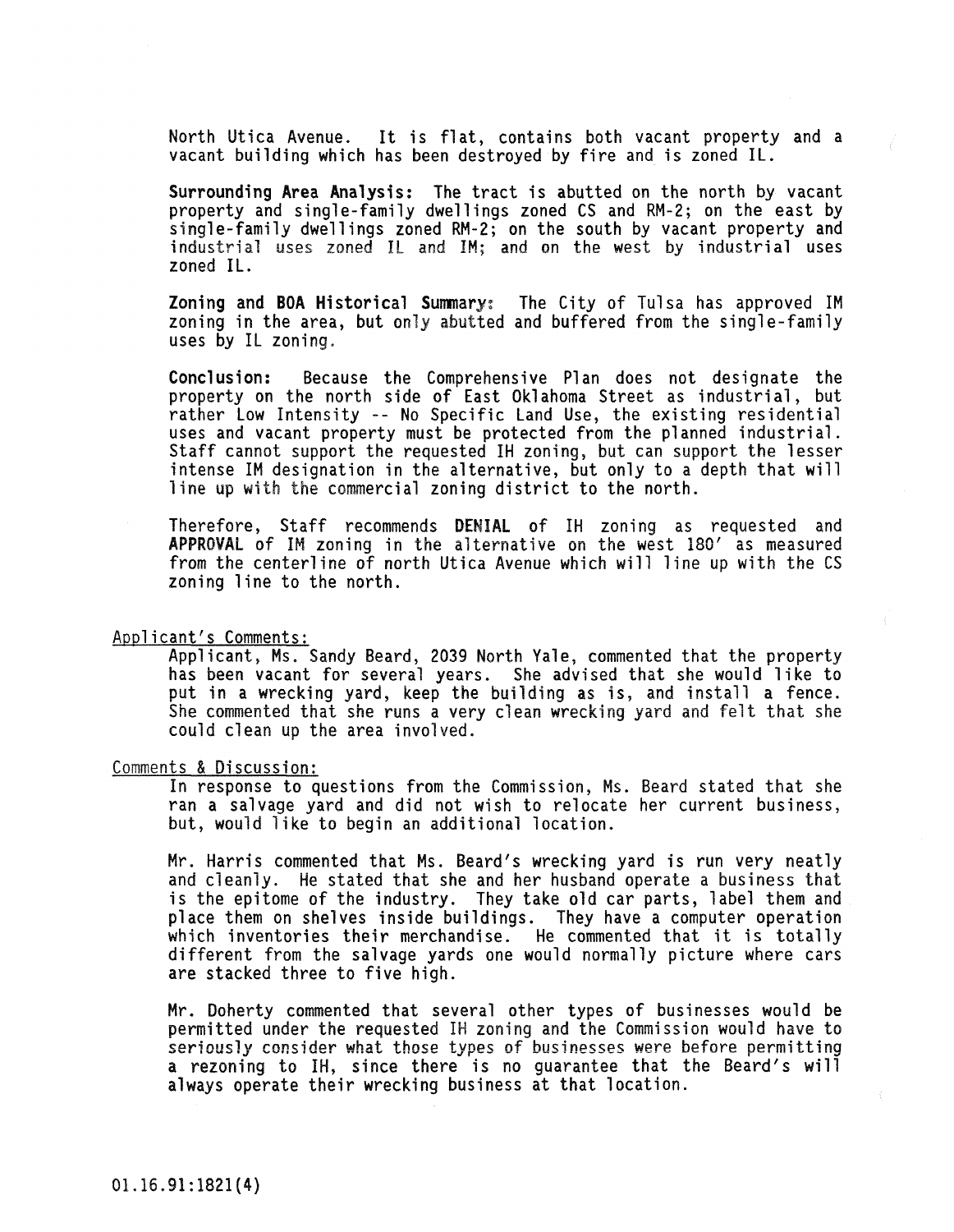Mr. Midget stated that he was also familiar with the Beard's operation on north Yale and it was very well run and clean. But, he stated concern for the surrounding area if another business that would require an IH zoning were permitted.

Mr. Gardner advised that the only IH zoning that has been permitted in recent years was east of the city, in an area where dynamiting is allowed and no one cares if there aren't any restrictions. He further stated that receiving IH zoning was not the only way to accommodate an auto salvage. 1M zoning on the entire property and a Board of Adjustment special exception would allow it to be done with conditions imposed.

### Interested Parties:

### Joe Hoffman 1320 North Wheeling

Mr. Hoffman stated that his business, Hoffman Fixtures Company, was located directly south of the given property and bordered the property at issue. He pointed out that there were no automotive related<br>businesses in this area at present. Hoffman Fixtures Company has businesses in this area at present. operated out of the location on North Wheeling for 22 years. He commented that he had no doubt that the Beards operated a good business, but did feel that moving a salvage yard further into the city would not be beneficial to the City of Tulsa. He felt these types of businesses are better suited for the outer limits of the city.

### G. Elden Hoffman 1320 North Wheeling

Mr. G. E. Hoffman reiterated the comments of Mr. J. Hoffman. He further commented that he did not feel any business requiring IH zoning would be be advised that they did feel that almost anything would be better than what was there now and that maybe, under certain conditions, the area could support a salvage yard.

### Edwena Maddox 1923 East Oklahoma Street

Ms. Maddox commented that she has been a property owner in the area for the past 23 years. She stated that in recent years the area has gone down. She still did not feel that a salvage yard would help their neighborhood. She commented that the residents of the neighborhood have had problems with getting the City of Tulsa to enforce conformity to the zoning laws now in effect. She questioned whether anyone would really make sure that restrictions, if imposed, would be kept. She presented the Commission with a petition signed by 61 property owners opposing IH zoning being allowed in the area. It was her feeling that once High Industry zoning is allowed, there would be no control over what type of industry goes into the area. She stated that there are a lot of elderly people in the neighborhood and the noise level which may accompany High Industry businesses concerned her.

B. S. Roberts, City Councilor District 1 200 Civic Center Councilor Roberts stated he was present representing Ms. Oakley who<br>operates a small business across from the location in question. He operates a small business across from the location in question. advised that she was concerned that an entity of this type might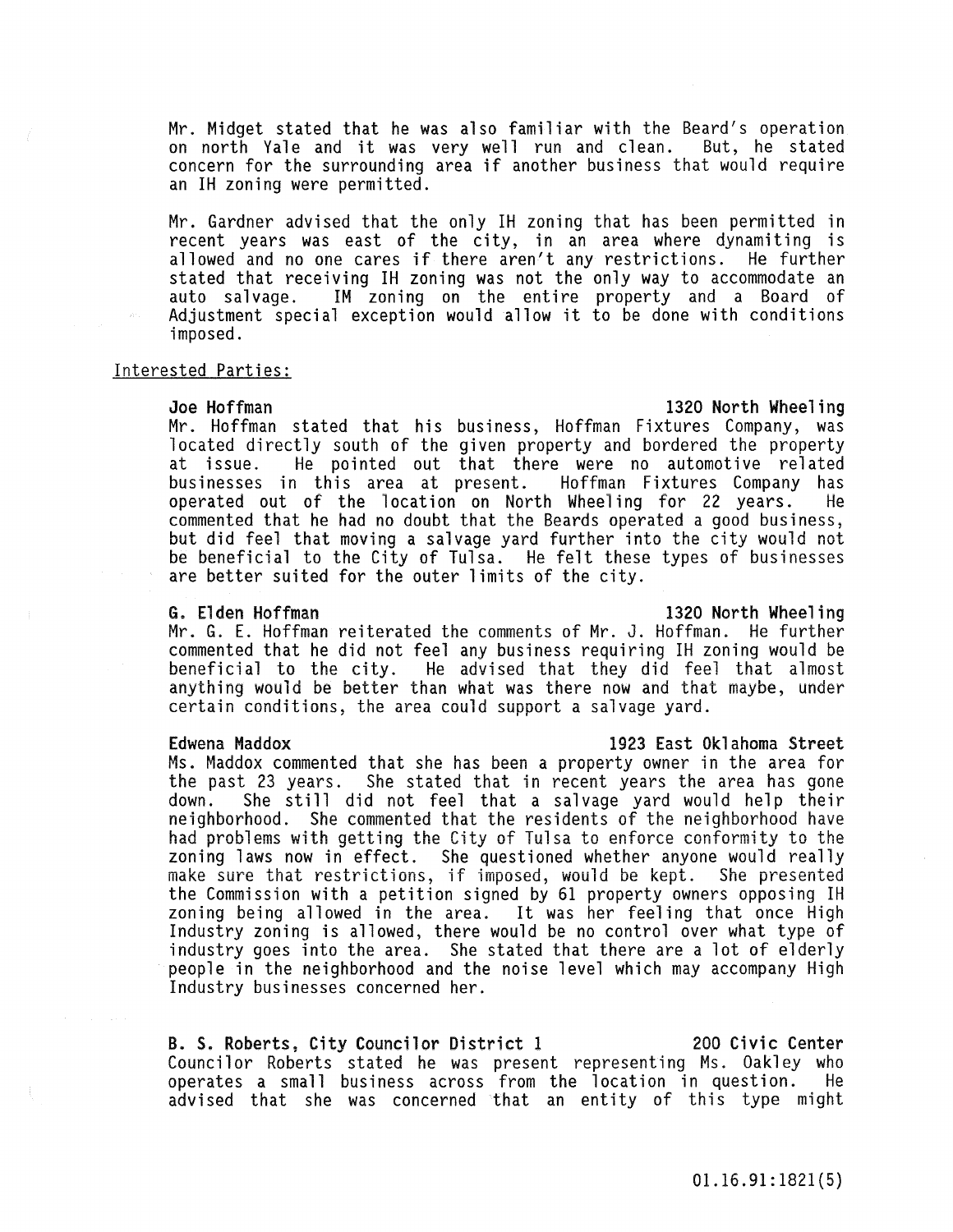deteriorate her business. Councilor Roberts stated that he personally felt that this district already had enough salvage yards.

G. Todd Skinner 1115 North Utica Mr. Skinner commented that he owned six pieces of property within this area. He has been meeting with different representatives of state<br>legislature for Oklahoma regarding upgrading this area. He mentioned legislature for Oklahoma regarding upgrading this area. He mentioned<br>that he has also been in the area for in excess of 23 vears. He felt that he has also been in the area for in excess of 23 years. that an auto salvage facility would be detrimental to the area. If such a facility was allowed, he would strongly consider not developing any more of his land in the area.

Mary Bailey 1113 North Utica

Ms. Bailey was present representing Okie Pawn. She commented that she was in opposition to the IH zoning and stated that her concerns had already been stated by the previous interested parties.

### Dick Talley 1338 North Utica

Mr. Talley advised the Planning Commission that he is co-owner of Hinman Manufacturing Company/Action Aire Heating and Cooling located across from the property. He has been in business there since 1967. He stated the area would be an excellent location for future development of small manufacturing, but did not feel anything falling under the category of IH zoning would be appropriate. He stated that, like others, he was concerned with what type of industry would be allowed should the Beards move out of the area.

### William Wynn 1717 East Latimer Place

Mr. Wynn was present representing Magardni Spring and Washer located a few blocks south of the property. Their main concern was the IH zoning. He reiterated Mr. Skinner's comments that state legislators had been working toward making this a target area for expansion in the light industrial area. This could be jeopardized by classifying the area High Industry.

### Pat Tarver-Alcorn 9026 East 68th

Ms. Tarver-Alcorn was present representing Dowell Schlumberger located at 1150 North Utica. They have operated a manufacturing facility there for over 45 years and employ over 225 employees. They did not feel it was in the best interest of their property to rezone the area in question.

### Allen Stucky 1314 North Wheeling

Mr. Stucky was present representing Loveless Manufacturing. They have been a light manufacturing company in the area since the 1950s and he advised that he was opposed to the IH zoning and to the use of the property for a salvage yard.

## Gail R. Williams 1422 North Utica

Ms. Williams advised the Commission that her husband, Everett S. Williams, owns approximately one block of property which is one and onehalf blocks north of the proposed rezoned property. Until June 30,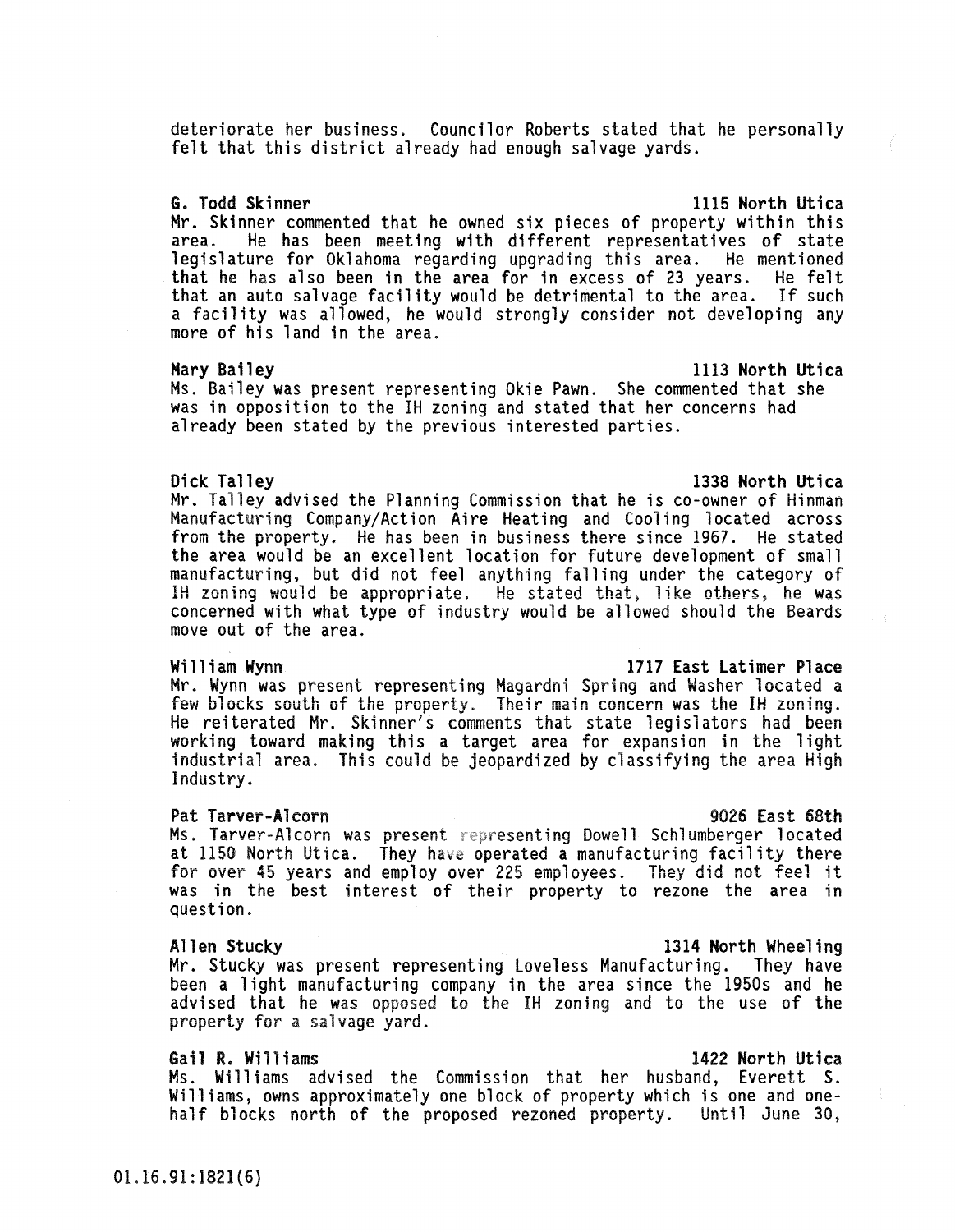1990, she and her husband operated ABC Uniform Services. The business has now been sold and they would like to sell their property for retirement income. It is their feeling that a rezoning of the property would make it difficult for them to sell their property. She asked the Commission to consider the other people who had already made significant investments in the area.

### Applicant's Rebuttal:

Ms. Beard stated that the Beard family has been in business since 1942 when the company was started by her father-in-law. She advised that her wrecking yard is not what the normal person pictures. It was her idea that the wrecking yard would enhance the now dilapidated property. The property would be well kept. The cars would be dismantled inside the building and there would be no loud noise. She and her husband are<br>present every day at their operations. Their operation receives present every day at their operations. national recognition as a model wrecking yard.

Mr. Doherty reminded Ms. Beard that in granting the IH zoning, the Commission would be approving the absolute heaviest industry for the tract of land. There is no guarantee that the Beard family will He advised that the another option would be to apply for a PUD which could impose strict conditions.

Mr. Harris advised Ms. Beard that he could not, in good conscience, vote to approve IH zoning on that tract of land. The fallback is to seek 1M zoning and then go before the City Board of Adjustment and let them write rules and restrictions around what may be permitted on the tract of land. The other option is to seek a PUD. The goals are the same for both.

### TMAPC Review Session:

Mr. Doherty commented that he felt it would be fair to give Ms. Beard more time to consider her options.

Staff advised that one option for Ms. Beard would be to amend her request to 1M zoning and then request a continuance to give her time to determine whether to file a PUD or try to get 1M zoning. Ms. Beard then agreed to amend her request to 1M.

Mr. Coutant stated that he would have a problem voting in favor of a PUD that would permit a wrecking yard. His reason was the factors which make her operation acceptable for this neighborhood are not the things that can be characterized as conditions in a PUD.

### TMAPC ACTION, 8 members present:

On MOTION of DOHERTY, the TMAPC voted 8-0-0 (Carnes, Coutant, Doherty, Draughon, Harris, Midget, Wilson, Woodard, "aye"; no "nays"; no "abstentions"; Horner, Neely, Parmele "absent") to AMEND Z-6305 to a request for 1M zoning and to CONTINUE Z-6305 until Wednesday, February 20, 1991, 1:30 p.m., Francis Campbell City Council Room.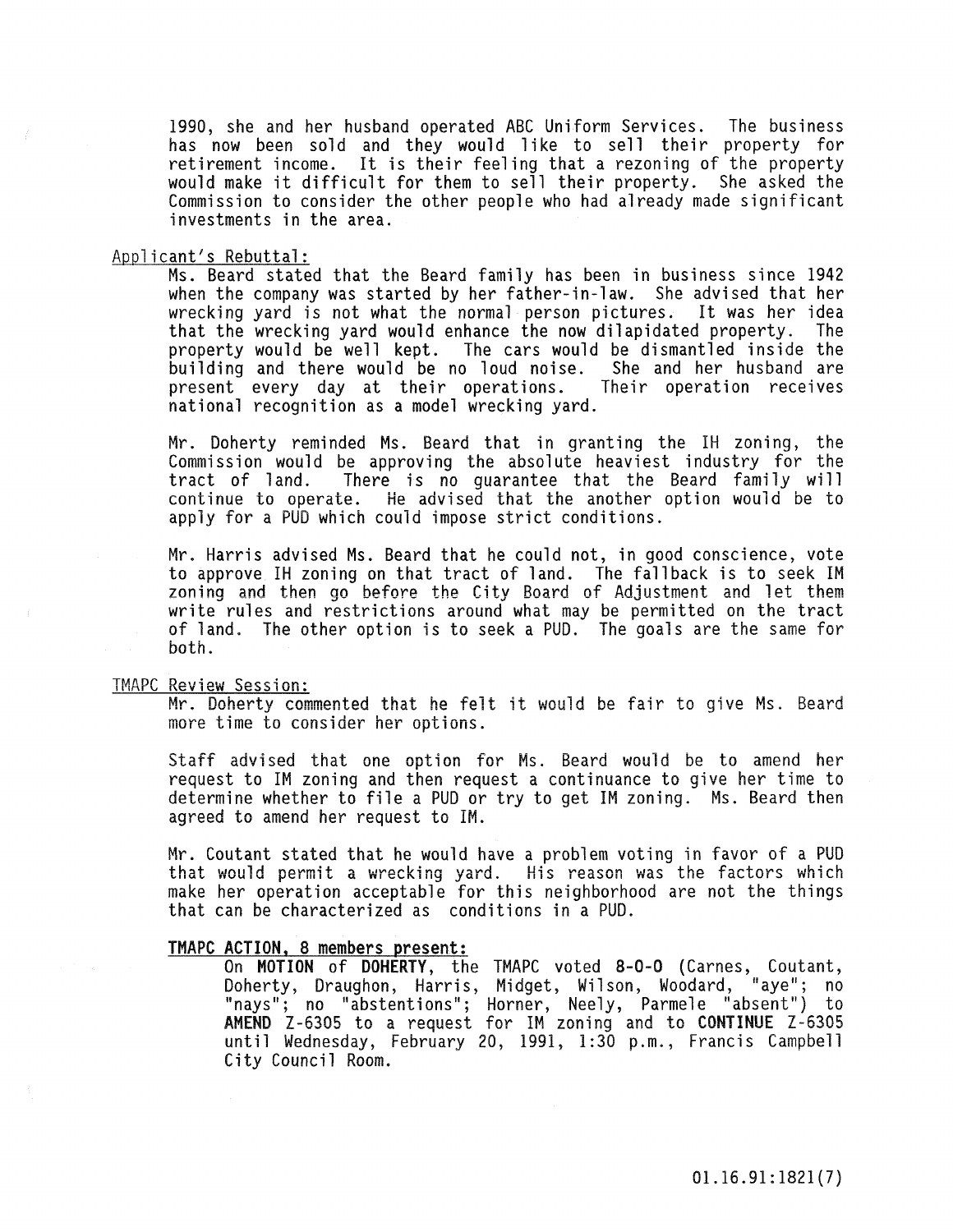Z-6306/PUD 464 South of the southwest corner of AG, RS-3 to RS-2 East 85th Street South and South Harvard Avenue

First Vice Chairman advised that a timely request had been received from the Applicant asking for a continuance for two weeks.

### Interested Parties:

Mr. Roy Johnsen 324 Main Mall Mr. Johnsen, attorney for the applicant, commented that it was his request for the two week continuance. He stated it was primarily due to the issue emerging regarding the connection of two stub streets into the<br>project which the applicant does not want. He advised that the PUD contemplated private streets. One of the reasons given for requesting<br>the continuance was to provide him the opportunity to meet with the concerned neighbors to discuss the issue with them.

Mr. Gerald Williams 3149 East 89th Street Mr. Williams inquired why no effort was made to contact the interested parties that the hearing had been cancelled.

### Mr. Charles Goodwin 3407 East 86th Street

Mr. Goodwin asked that the interested parties present be given the opportunity to speak to the Planning Commission. He stated that there were a lot of people present who would like to raise additional issues and that the stub streets were not the only issue of concern.

Ann Weatherly 9014 South Gary Ms. Weatherly requested that the Planning Commission clarify what the reason was for the requested continuance. Mr. Gardner commented that staff's recommendation was that the streets must be open and the<br>applicant felt that would defeat his entire project. Therefore the applicant felt that would defeat his entire project. applicant was requesting a continuance to resolve this disagreement regarding traffic circulation.

### Comments and Discussion:

Ms. Wilson advised the interested parties present that the applicant does not know when they request a continuance whether or not it will be granted. The Planning Commission decides at the meeting.

Mr. Coutant commented that the request for having a "partial hearing" was appealing. He further commented that it was not really fair to the public because when the application is ultimately heard, the same people (interested parties and Commissioners) may not be present. It is in the best interest of everyone for the arguments and concerns to be presented at the same time the application is being heard in its entirety. This allows for a fair and complete opportunity to be persuasive.

Mr. Draughon stated that he had *seen* this happen many times and did not feel it was right for interested parties to show up only to have the item continued to a later date. He asked who usually notifies interested parties of a continuance. Staff commented that it is the